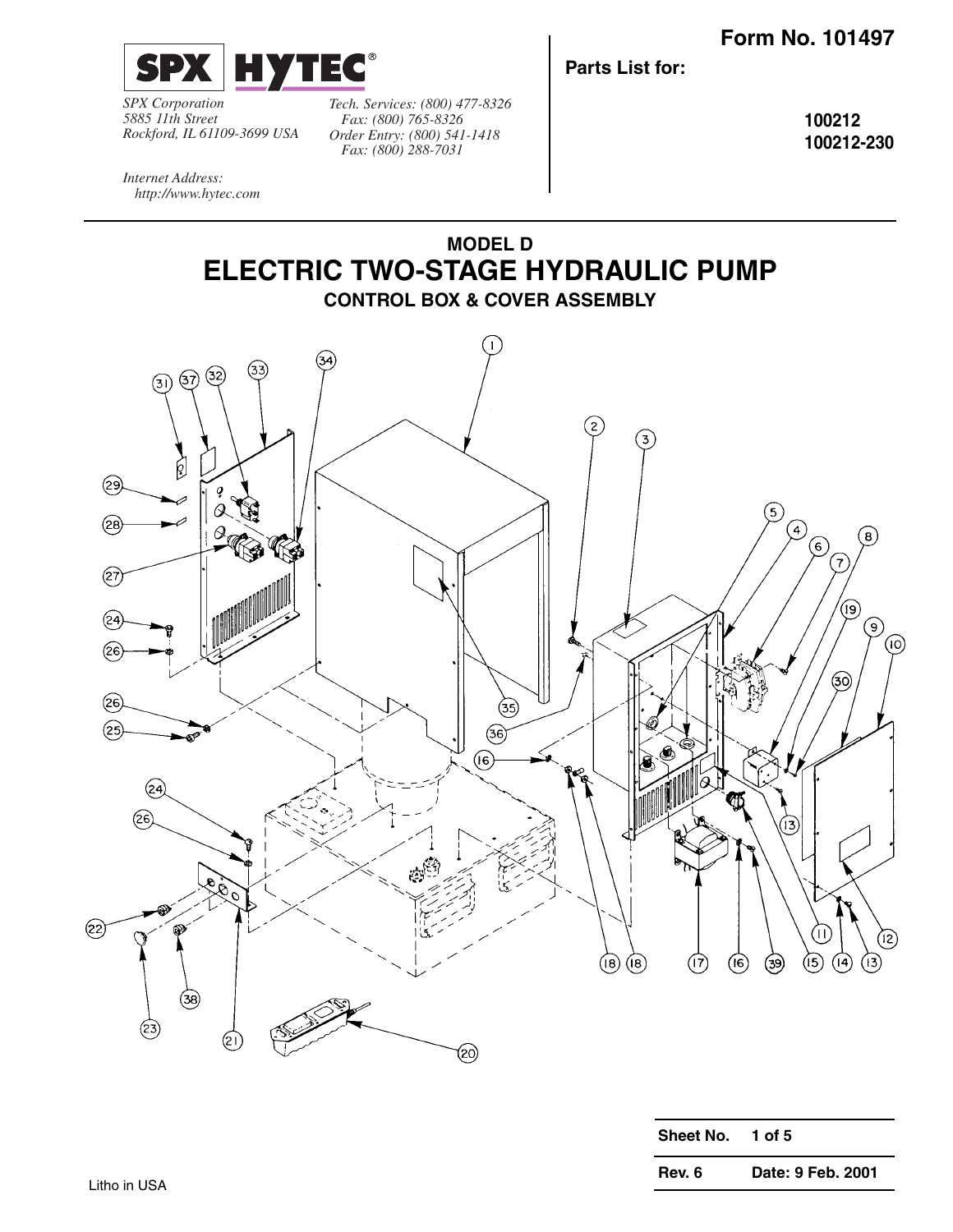|                  | Part     | No.            |                                     | <b>Item</b>                                             |                                                     | No.       |                                                 |
|------------------|----------|----------------|-------------------------------------|---------------------------------------------------------|-----------------------------------------------------|-----------|-------------------------------------------------|
| Item<br>No.      | No.      | Req'd          | <b>Description</b>                  | No.                                                     | Part<br>Req'd<br>No.                                |           | <b>Description</b>                              |
|                  |          |                |                                     |                                                         |                                                     |           |                                                 |
| 1                | 50946WH2 | 1              | <b>Shroud Cover</b>                 | 24                                                      | 16613                                               | <b>AR</b> | Pan Hd. Machine Screw                           |
| 2                | 104484   | 1              | Hex Hd. Mach. Screw                 | (#10-24 X 5/16 Lg.)                                     |                                                     |           |                                                 |
|                  |          |                | (10-24 UNC X 3/4 Lg.)               | 25<br>14394<br>Self-Tapping Screw (#10 X 3/8 Lg.)<br>AR |                                                     |           |                                                 |
| 3                | 202504   | 1              | <b>Rotation Decal</b>               | 26<br>12356<br><b>AR</b><br><b>Serrated Washer</b>      |                                                     |           |                                                 |
| 4                | 60235PU2 | 1              | End Panel & Electrical Box          |                                                         |                                                     |           | (#10 Internal Tooth)                            |
| 5                | 15497    | 5              | <b>Rubber Grommet</b>               | 27                                                      | 39283                                               | 1         | Pushbutton Switch (Red)                         |
| 6                | 420718-4 | 1              | Contactor                           | 28                                                      | 203769                                              | 1         | <b>Stop Decal</b>                               |
| 7                | 10166    | $\overline{2}$ | Rd. Hd. Machine Screw               | 29                                                      | 203808                                              | 1         | <b>Start Decal</b>                              |
|                  |          |                | (#10-24 UNC X 1/2 Lg.)              | 30                                                      | 17898                                               | 1         | Machine Screw (#6-32 X 3/8 Lg.)                 |
| 8                | 14667    | 1              | <b>Relay Starter</b>                | 31                                                      | 352081                                              | 1         | <b>ON/JOG Decal</b>                             |
| $\boldsymbol{9}$ | 307980   | 1              | <b>Electrical Schematic Decal</b>   | 32                                                      | 12301                                               | 1         | <b>ON/OFF Switch</b>                            |
| 10               | 42457PU2 | 1              | <b>Cover Plate</b>                  | 33                                                      | 51124PU2<br>1<br><b>End Panel</b>                   |           |                                                 |
| 11               | 204607   | 1              | <b>Specifications Decal</b>         | 34                                                      | 39282<br>1<br>Pushbutton Switch (Green)             |           |                                                 |
| 12               | 200188   | 1              | <b>Warning Decal</b>                | 35                                                      | 309233<br>$\overline{c}$<br><b>Trade Name Decal</b> |           |                                                 |
| 13               | 10975    | AR             | Pan Hd. Machine Screw               | 36                                                      | 10195                                               | 1         | Nut (#6-32 UNC)                                 |
|                  |          |                | (#8-32 X 5/16 Lg.)                  | 37                                                      | 204015                                              | 1         | <b>Instruction Decal</b>                        |
| 14               | 11107    | AR             | Serrated Washer (#8 Internal Tooth) | 38                                                      | 215857<br>1                                         |           | <b>Strain Relief Bushing</b>                    |
| 15               | 11203    | 1              | <b>Strain Relief</b>                | 39                                                      | 10164<br>$\overline{2}$                             |           | Rd. Hd. Machine Screw                           |
| 16               | 11108    | <b>AR</b>      | <b>Serrated Washer</b>              |                                                         | (#10-24 UNC X 3/8 Lg.)                              |           |                                                 |
|                  |          |                | (#10 External Tooth)                |                                                         |                                                     |           |                                                 |
| 17               | 39692    | 1.             | Transformer                         |                                                         |                                                     |           | PARTS INCLUDED BUT NOT SHOWN                    |
| 18               | 10197    | 2              | Hex Nut (#10-24 UNC)                |                                                         |                                                     |           | <b>11423</b> 11 ft. Electrical Cable (18/2 SJT; |
| 19               | 15906    | 1              | Lockwasher (#6 External Tooth)      |                                                         |                                                     |           | for Remote Control)                             |
| 20               | 25017    | 1              | <b>Remote Control Assembly</b>      |                                                         | 100909                                              | 1         | <b>Quick Disconnect Coupler</b>                 |
|                  |          |                | (See Parts List no. 101644)         |                                                         | 203972                                              | 1         | Decal (CSA Logo)                                |
|                  | 202763   | 1              | Decal (Used on Remote Control)      |                                                         | 352061                                              | 1         | <b>Metal Switch Guard</b>                       |
| 21               | 36746WH2 | 1.             | Angle Plate                         |                                                         |                                                     |           |                                                 |
| 22               | 12176    | 1              | <b>Strain Relief Bushing</b>        | $AR = As Required$                                      |                                                     |           |                                                 |
| 23               | 15327    | 1              | Snap Plug (For 7/8 Hole)            |                                                         |                                                     |           |                                                 |

# **Parts List, Form No. 101497, Back sheet 1 of 5**

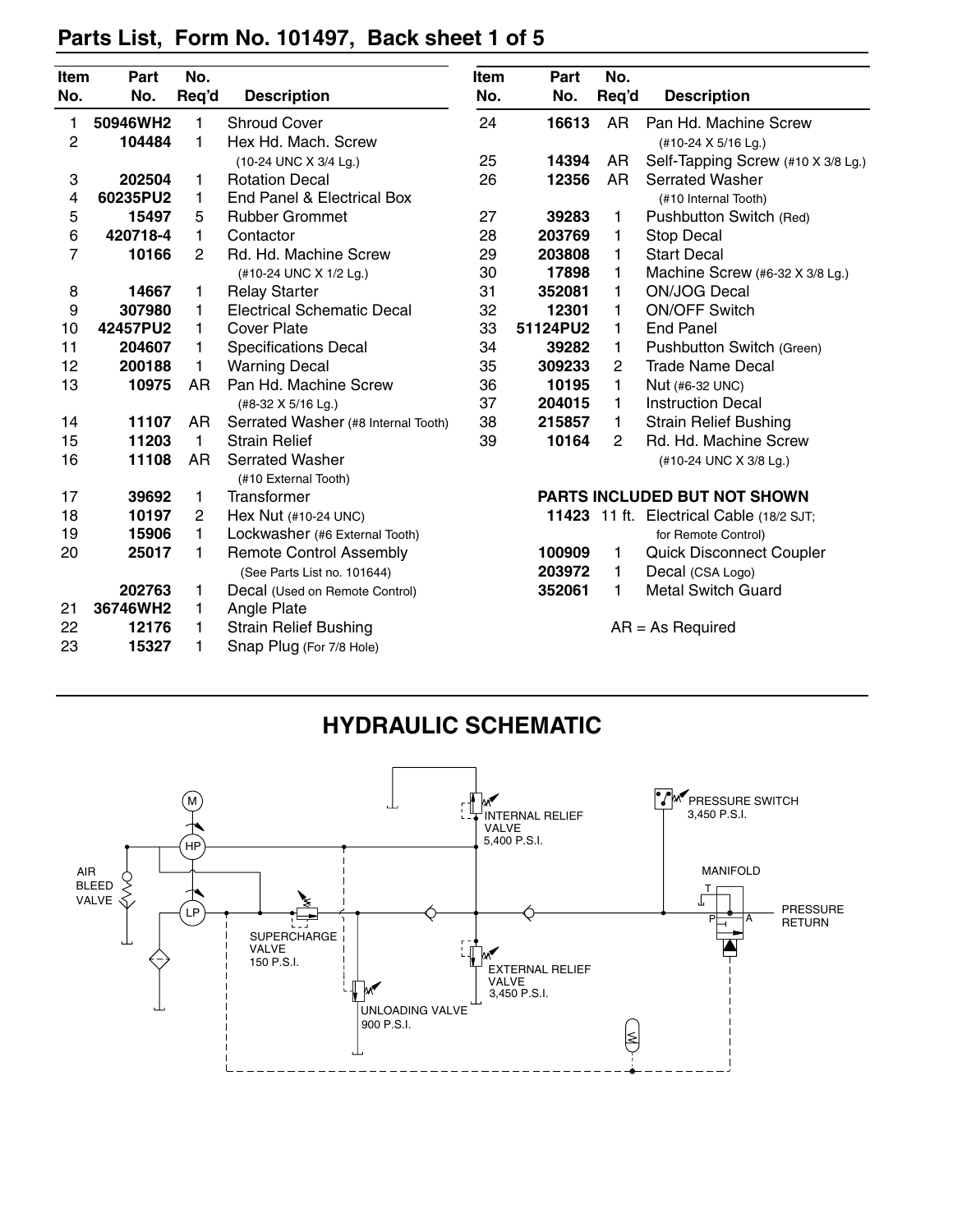**TOP VIEW**



| Item<br>No. | Part<br>No. | No.<br>Reg'd | <b>Description</b>                   | <b>Item</b><br>No. | Part<br>No. | No.<br>Reg'd | <b>Description</b>                              |
|-------------|-------------|--------------|--------------------------------------|--------------------|-------------|--------------|-------------------------------------------------|
| 2           | 15497       |              | <b>Rubber Grommet</b>                | 9                  | 12740       |              | Straight Fitting (1/4 F NPTF X                  |
| 3           | 307439      | 8 ft.        | Electrical Cable (12/3 SJTO)         |                    |             |              | $1/4$ F NPTF)                                   |
|             | 16896       |              | <b>Electrical Plug</b>               | 10                 | 10672       |              | Straight Fitting (1/4 M NPTF X                  |
| 4           | 14394       |              | Self-tapping Screw (#10 X 3/8 Lg.)   |                    |             |              | $1/4$ M NPTF)                                   |
| 5           | 12356       |              | Lockwasher (#10 Internal Tooth)      | 11                 | 10618       |              | Tee Fitting (1/4 NPTF M $X$ F $X$ F)            |
| 6           | 10575       | 4            | <b>Drive Screw</b>                   | 12                 | 10676       |              | Straight Fitting (3/8 M NPTF X<br>$1/4$ F NPTF) |
|             | 9625        |              | <b>Pressure Switch</b>               | 13                 | 13272       |              | Plug $(1/4$ NPT)                                |
| 8           | 100236      |              | (See Form #100589)<br>Pressure Gauge | 14                 | 9610        |              | Automatic Valve (See Form<br>#101200)           |
|             |             |              |                                      | 15                 | 11310       |              | <b>Straight Fitting</b>                         |

Note: Removed motor leads decal #204609 (Item #1) at last revision(s) made to this form.

**Sheet No. 2 of 5**

**Rev. 6 Date: 9 Feb. 2001**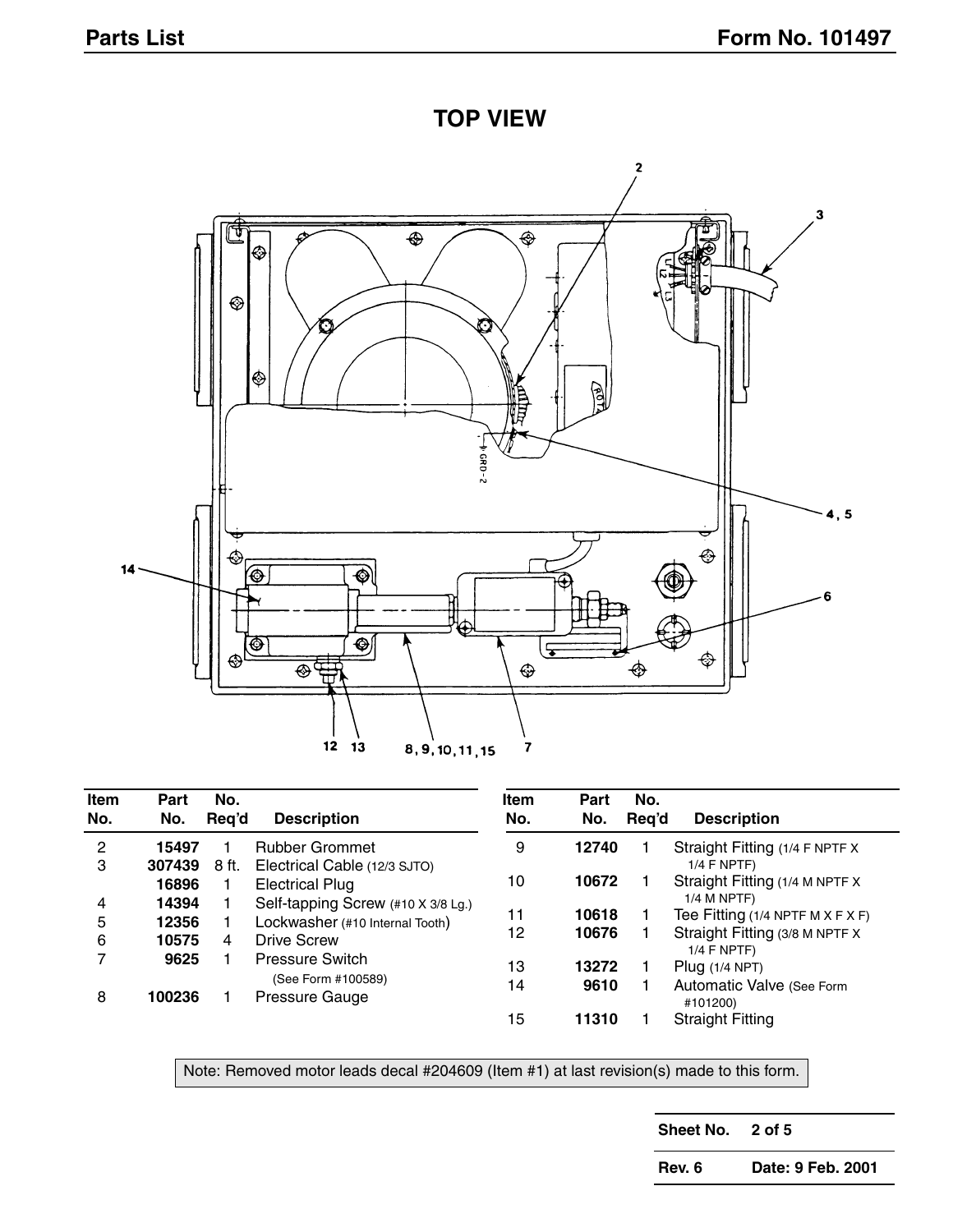# **ELECTRICAL SCHEMATIC**

# **WARNING**

**To help avoid personal injury, all electrical work must be done by a qualified electrician.**

 $\blacktriangle$ 

#### **North American & International Color Codes**

| Conductors North American International |  |
|-----------------------------------------|--|
| LineBlackBrown                          |  |
| NeutralWhite Blue                       |  |
| Ground Green Green/Yellow               |  |

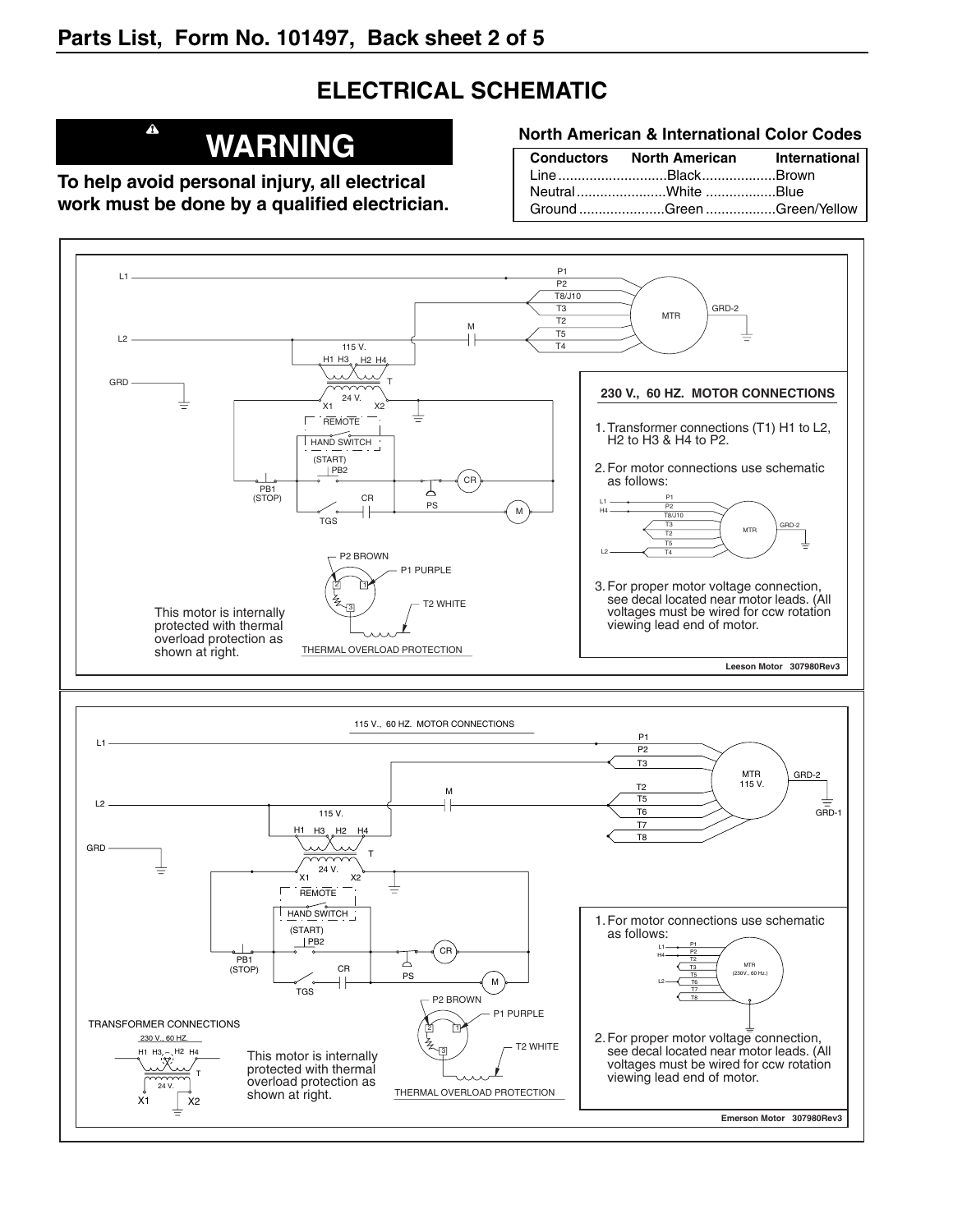#### **BASIC PUMP ASSEMBLY**



| <b>Sheet No.</b> | 3 of 5            |
|------------------|-------------------|
| Rev. 6           | Date: 9 Feb. 2001 |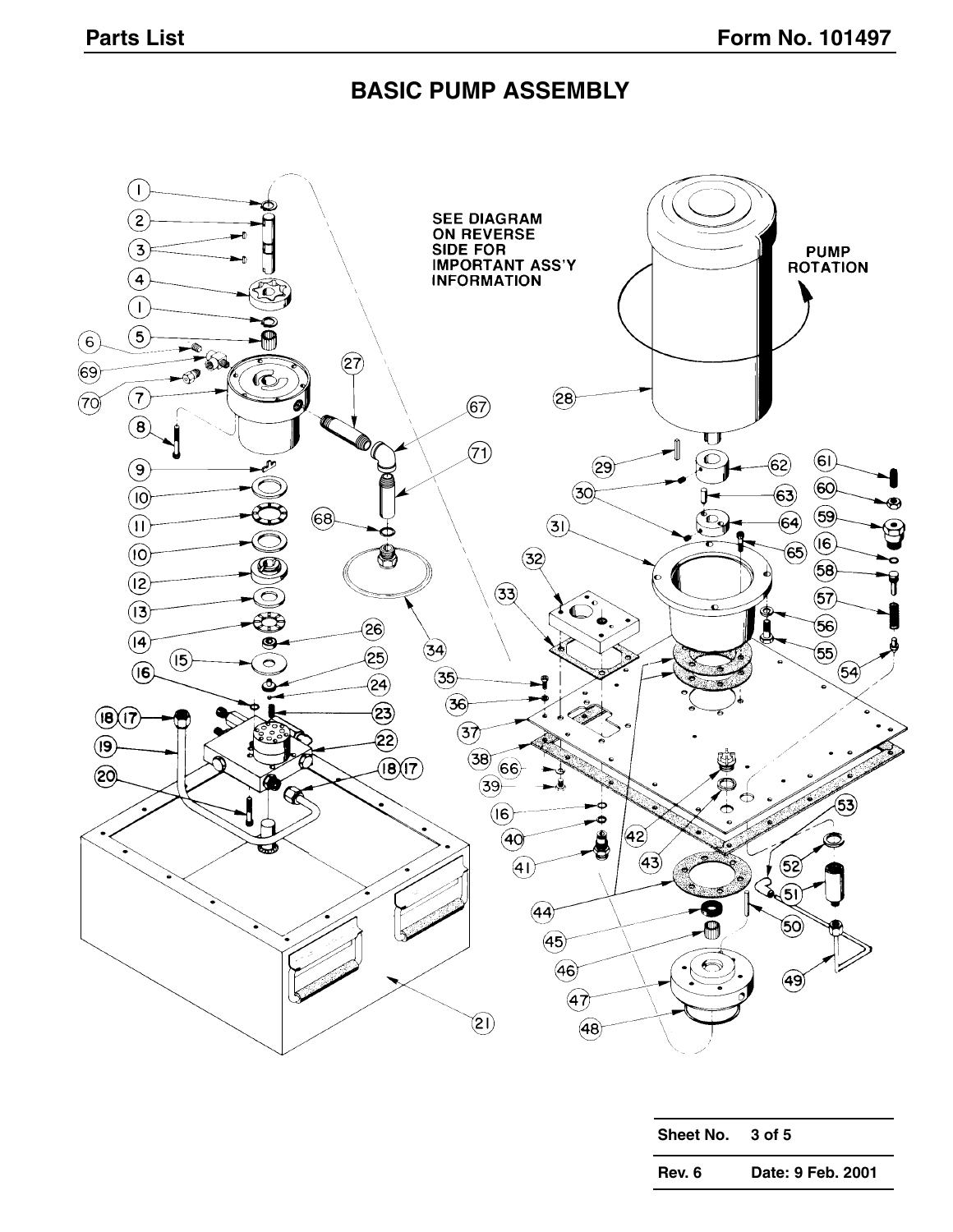| Item | Part     | No.            |                                                          | Item | Part                        | No.                |                                                              |  |  |
|------|----------|----------------|----------------------------------------------------------|------|-----------------------------|--------------------|--------------------------------------------------------------|--|--|
| No.  | No.      | Req'd          | <b>Description</b>                                       | No.  | No.                         | Req'd              | <b>Description</b>                                           |  |  |
| 1    | 12178    | 2              | Retaining Ring (5/8 Shaft)                               | 38   | 50712                       | 1                  | <b>Cover Gasket</b>                                          |  |  |
|      | *12178   | 3              | Retaining Ring (5/8 Shaft)                               | 39   | 10004                       | $\overline{4}$     | Hex Hd. Cap Screw                                            |  |  |
| 2    | 35272    | 1              | <b>Pump Shaft</b>                                        |      |                             | (1/4-20 X 3/8 Lg.) |                                                              |  |  |
|      | *303009  | 1              | <b>Pump Shaft</b>                                        |      | *10005                      | 4                  | Hex Hd. Cap Screw                                            |  |  |
| 3    | 12179    | 2              | Woodruff Key                                             |      |                             |                    | $(1/4 - 20 \times 1/2$ Lg.)                                  |  |  |
| 4    | 15428    | 1              | Gerotor Set                                              | 40   | 11863                       | 1                  | Backup Washer                                                |  |  |
| 5    | 15461    | 1              | <b>Needle Bearing</b>                                    |      |                             |                    | $(1/2 \times 3/8 \times 1/16)$                               |  |  |
| 6    | 10427    | 1              | Pipe Plug (1/8 NPTF)                                     | 41   | 20787                       | 1                  | Connector                                                    |  |  |
| 7    | 50705    | 1              | <b>Pump Housing</b>                                      | 42   | 20937                       | 1                  | <b>Filler Plug</b>                                           |  |  |
| 8    | 10854    | 6              | Soc. Hd. Cap Screw (See NOTE                             |      | 43<br>200415<br>Washer<br>1 |                    |                                                              |  |  |
|      |          |                | Below; 1/4-20 X 1-3/4" Lg.)                              | 44   | 35266                       | 3                  | Gasket                                                       |  |  |
| 9    | 200397   | 1              | Key                                                      | 45   | 12194                       | 1                  | Seal                                                         |  |  |
| 10   | 11227    | $\overline{c}$ | <b>Needle Thrust Race</b>                                | 46   | 15430                       | 1                  | <b>Needle Bearing</b>                                        |  |  |
| 11   | 11228    | 1              | <b>Needle Thrust Bearing</b>                             | 47   | 50706                       | 1                  | <b>Gerotor Pump Housing</b>                                  |  |  |
| 12   | 35271    | 1              | Angle Plate                                              | 48   | 12504                       | 1                  | O-ring (3" X 2-13/16 X 3/32)                                 |  |  |
| 13   | 15432    | 1              | <b>Needle Thrust Race</b>                                | 49   | 350524                      | 1                  | Oil Line Ass'y with Fittings                                 |  |  |
| 14   | 15431    | 1              | <b>Needle Thrust Bearing</b>                             |      |                             |                    | $(3/16$ Dia.)                                                |  |  |
| 15   | 23548    | 1              | <b>Top Plate</b>                                         | 50   | 13152                       | 1                  | Dowel Pin (3/16 X 1-1/2" Lg.)                                |  |  |
| 16   | 10268    | З              | O-ring (1/2 X 3/8 X 1/16)                                | 51   | 22361                       | 1                  | <b>Body</b>                                                  |  |  |
| 17   | 10430    | 2              | <b>Tube Sleeve</b>                                       | 52   | 17065                       | 1                  | Flat Washer (.125 Thk.)                                      |  |  |
| 18   | 10431    | $\overline{c}$ | <b>Tube Nut</b>                                          |      | *14857                      | 1                  | Flat Washer (.062 Thk.)                                      |  |  |
| 19   | 35281    | 1              | Oil Line (3/8 Dia.)                                      | 53   | 16177                       | 1                  | <b>Connector Fitting</b>                                     |  |  |
| 20   | 10022    | 5              | Soc. Hd. Cap Screw (1/4-20 X                             | 54   | 21046                       | 1                  | <b>Valve Stem</b>                                            |  |  |
|      | 60234PU2 |                | 1-1/2 Lg.; Torque to 110/120 in. lbs.)                   | 55   | 10049                       | 4                  | Hex Hd. Cap Screw                                            |  |  |
| 21   |          | 1              | Reservoir                                                |      |                             |                    | (3/8-16 X 1" Lg.)                                            |  |  |
| 22   | 420882   | 1              | High Pressure Pump Ass'y                                 | 56   | 10247                       | 4                  | Lockwasher (For 3/8 Bolt)                                    |  |  |
|      |          |                | (See Sheet 4 of 5)                                       | 57   | 10495                       | 1                  | Compression spring                                           |  |  |
| 23   | 10361    | 1              | <b>Compression Spring</b>                                | 58   | 21306                       |                    | (1/2 O.D. X 1-5/8 "Lg.)                                      |  |  |
| 24   | 10375    |                | (1/4 O.D. X 1" Lg.)                                      | 59   | 21305                       | 1<br>1             | <b>Spring Guide</b>                                          |  |  |
| 25   | 23547    | 1<br>1         | Steel Ball (1/4 Dia.)                                    | 60   | 10386                       | 1                  | Valve Cap<br>Hex Nut (3/8-24)                                |  |  |
| 26   | 11814    | 1              | <b>Top Bearing Plate</b><br><b>Ball Bearing</b>          | 61   | 22362                       | 1                  |                                                              |  |  |
| 27   | 260022   | 1              | <b>Straight Fitting</b>                                  | 62   | 200396                      | 1                  | <b>Valve Adjusting Screw</b><br>Coupling (See Diagram Below) |  |  |
| 28   | 15435    | 1              | Motor (2 H.P., 115/230 V., 60 Hz.)                       |      | *207440                     | 1                  | Coupling (See Diagram Below)                                 |  |  |
| 29   | 27778    | 1              | Square Key                                               | 63   | 27003                       | $\overline{c}$     | Nylon Pin                                                    |  |  |
| 30   | 10133    | 2              | Soc. Hd. Set Screw                                       | 64   | 27001                       | 1                  | Coupling                                                     |  |  |
|      |          |                | (#10-24 X 1/4 Lg.)                                       | 65   | 10012                       | 6                  | Soc. Hd. Cap Screw (1/4-20 X                                 |  |  |
|      | *10133   | 3              | Soc. Hd. Set Screw                                       |      |                             |                    | 7/8 Lg.; Torque to 110/120 in. lbs.)                         |  |  |
|      |          |                | (#10-24 X 1/4 Lg.)                                       | 66   | *10244                      | 4                  | Washer (For 1/4 Bolt)                                        |  |  |
| 31   | 41838    | 1              | <b>Motor Mount</b>                                       | 67   | 260023                      | 1                  | 90° Elbow Fitting                                            |  |  |
| 32   | 41839    | 1              | <b>Valve Mounting Block</b>                              | 68   | 10527                       | 1                  | O-ring (13/16 X .644 X .087)                                 |  |  |
| 33   | 200395   | 1              | Gasket                                                   | 69   | 18969                       | 1                  | <b>Tee Fitting</b>                                           |  |  |
| 34   | 21345    | 1              | <b>Filter Assembly</b>                                   | 70   | 306957                      | 1                  | Air Bleed Valve                                              |  |  |
|      | 16876    |                |                                                          | 71   | 260021                      | 1                  | <b>Tube Extension</b>                                        |  |  |
| 35   | 12356    | 18<br>18       | Mach. Screw (#10-24 X 1/2 Lg.)<br><b>Serrated Washer</b> |      |                             |                    |                                                              |  |  |
| 36   |          |                | (#10 Internal Tooth)                                     |      |                             |                    | *After August 1981                                           |  |  |
| 37   | 60231WH2 | 1              | Cover Plate (.104 Thk.)                                  |      |                             |                    |                                                              |  |  |
|      | *60922   | 1              | Cover Plate (.164 Thk.)                                  |      |                             |                    |                                                              |  |  |

# **Parts List, Form No. 101497, Back sheet 3 of 5**

# BOLT TIGHTENING SEQUENCE | COUPLING CLEARANCE



**NOTE: Bolts MUST be torqued in sequence shown. Torque to 110/120 in. lbs. in increments of 50/60 in. lbs.**



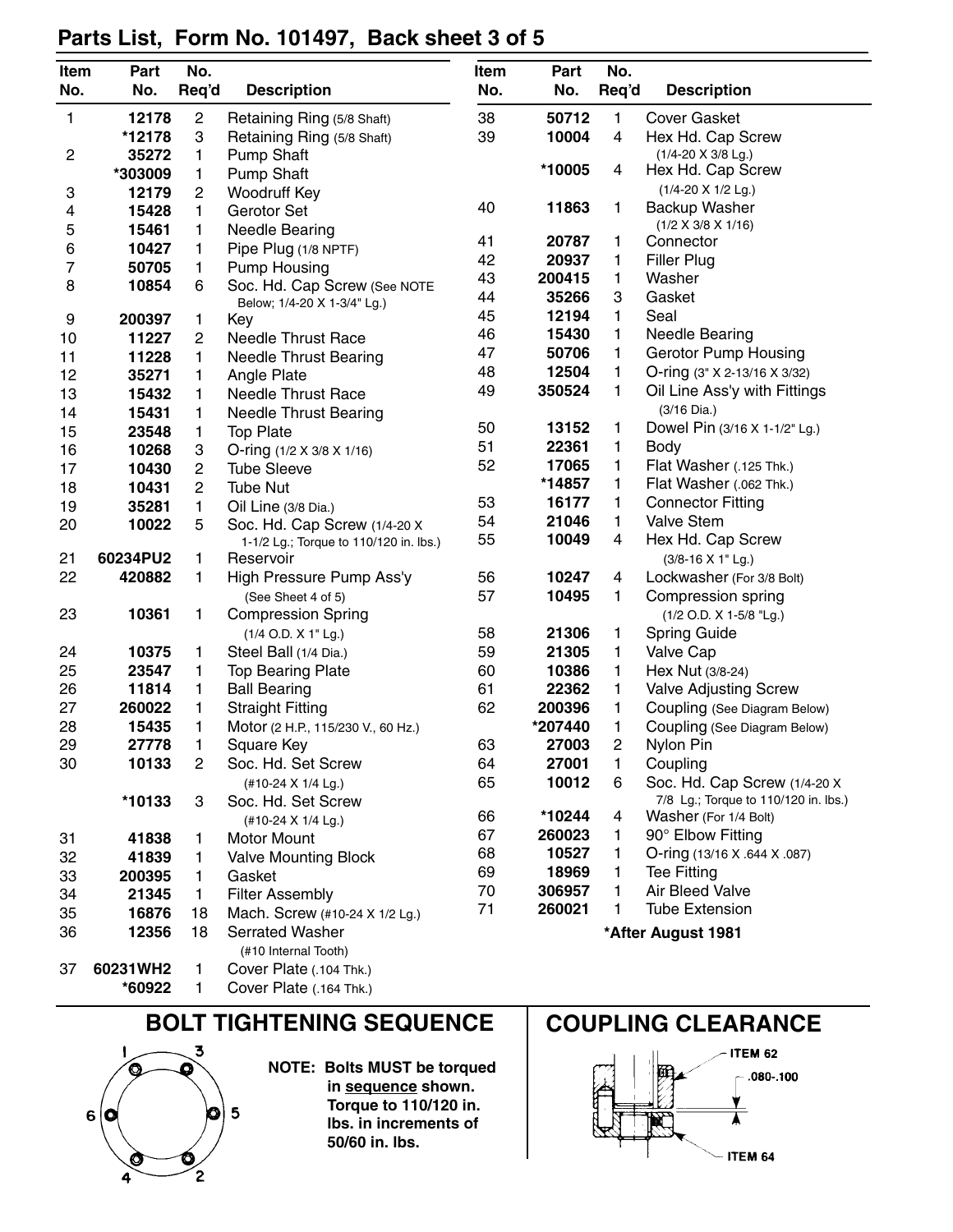**#420882 HIGH PRESSURE PUMP ASSEMBLY**



**Sheet No. 4 of 5**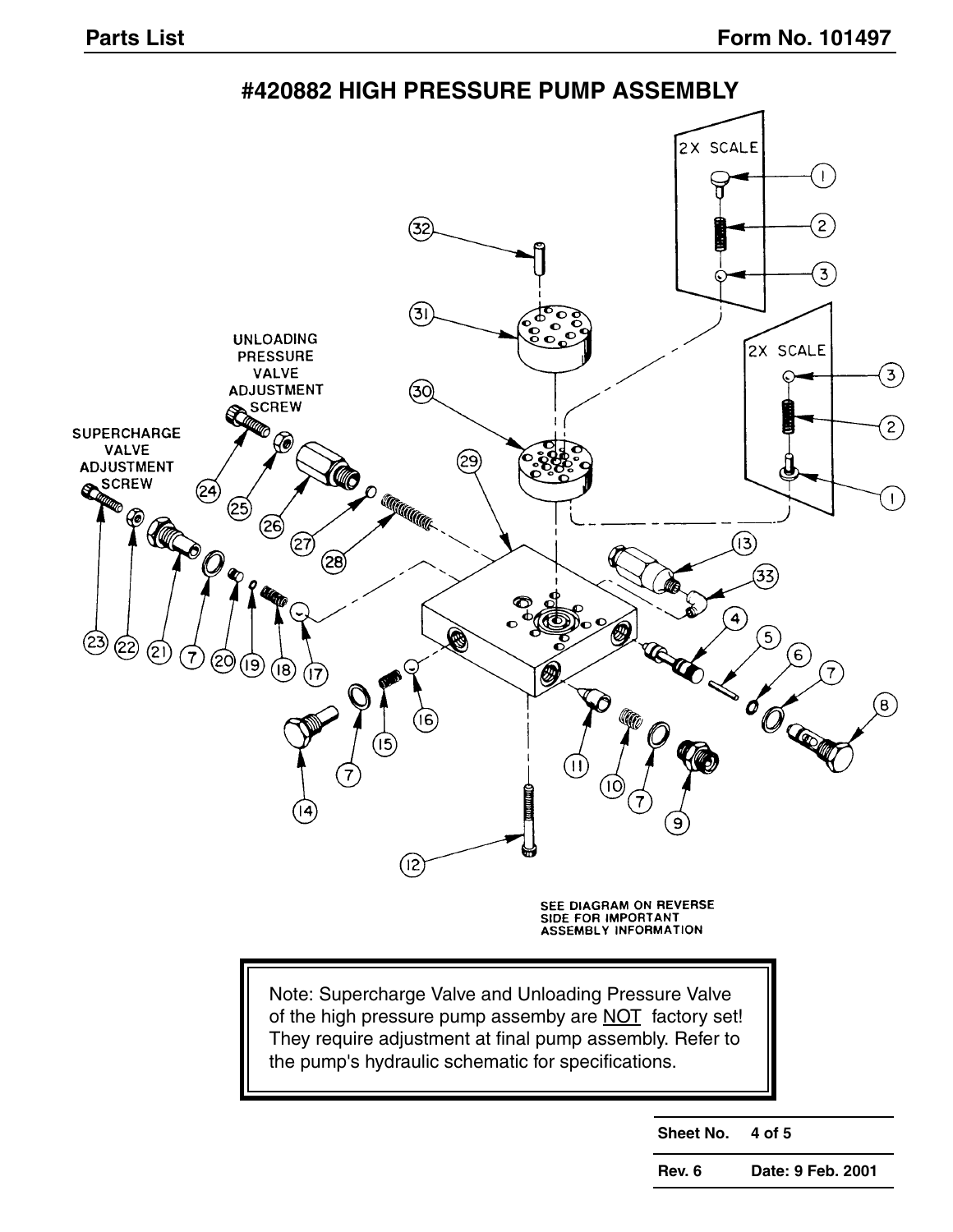| Item<br>No.    | Part<br>No. | No.<br>Req'd | <b>Description</b>                      | Item<br>No. | Part<br>No. | No.<br>Req'd | <b>Description</b>          |
|----------------|-------------|--------------|-----------------------------------------|-------------|-------------|--------------|-----------------------------|
|                |             |              |                                         |             |             |              |                             |
| 1              | *24549      | 12           | <b>Valve Guide</b>                      | 18          | 15319       |              | Compression spring          |
| $\overline{c}$ | *10445      | 12           | <b>Compression Spring</b>               |             |             |              | (1/4 O.D. X 3/4 Lg.)        |
|                |             |              | (5/32 O.D. X 3/4 Lg.)                   | 19          | 12099       |              | O-ring (9/32 X 5/32 X 1/16) |
| 3              | *12223      | 12           | Steel Ball (3/16 Dia.)                  | 20          | 200271      |              | Adapter                     |
| 4              | 200273      | 1            | Spool                                   | 21          | 200270      |              | <b>Super Charge Fitting</b> |
| 5              | 16471       |              | Dowel Pin (1/8 Dia. X 1" Lg.)           |             |             |              | (Torque to 30/35 ft. lbs.)  |
| 6              | 14763       | 1            | O-ring (7/16 X 5/16 X 1/16)             | 22          | 10383       | 1            | Finished Jam Nut (1/4-20)   |
| 7              | 10261       | 4            | Copper Washer (3/4 X 19/32 X 1/32)      | 23          | 10016       |              | Soc. Hd. Cap Screw          |
| 8              | 202561      |              | <b>Actuating Pin Adapter</b>            |             |             |              | $(1/4 - 20 \times 1$ " Lg.) |
|                |             |              | (Torque to 30/35 ft. lbs.)              | 24          | 10809       | 1            | Soc. Hd. Cap Screw          |
| 9              | 20770       |              | Connector (Torque to 40/45 ft. lbs.)    |             |             |              | (5/16-18 X 1-1/4 Lg.)       |
| 10             | 10425       |              | <b>Compression Spring</b>               | 25          | 10385       | 1            | Finished Jam Nut (5/16-18)  |
|                |             |              | (3/8 O.D. X 3/4 Lg.)                    | 26          | 36545       |              | <b>Unloading Fitting</b>    |
| 11             | 20771       | 1            | Poppet                                  |             |             |              | (Torque to 30/35 ft. lbs.)  |
| 12             | *15318      | 7            | Soc. Hd. Cap Screw (1/4-28 X            | 27          | 16528       | 1            | <b>Disc</b>                 |
|                |             |              | 2" Lg.; See Diagram Below)              | 28          | 203031      | 1            | <b>Compression Spring</b>   |
| 13             | 21278-50    |              | <b>Relief Valve Assembly</b>            |             |             |              | (.300 O.D. X 1-3/4" Lg.)    |
|                |             |              | (Set at 5,100/5,700 PSI)                | 29          | *50691      |              | <b>Valve Body</b>           |
| 14             | 200269      |              | Adapter Plug (Torque to 30/35 ft. lbs.) | 30          | *41048      | 1            | <b>Valve Head</b>           |
| 15             | 11451       |              | <b>Compression Spring</b>               | 31          | *41063      | 1            | Pump Barrel                 |
|                |             |              | (1/4 O.D. X 5/8 Lg.)                    | 32          | *21628      | 6            | Piston (9/32 Dia.)          |
| 16             | 10378       |              | Steel Ball (3/8 Dia.)                   | 33          | 13229       | 1            | 90° Elbow Fitting           |
| 17             | 10379       |              | Steel Ball (1/2 Dia.)                   |             |             |              |                             |

When replacing items marked with an asterisk (\*), consult Power Team Technical Services Department.

### **HIGH PRESSURE PUMP BOLT TIGHTENING SEQUENCE**



**NOTE: Assemble in sequence shown. Lubricate under head and on threads. Torque to 180 in. lbs.**